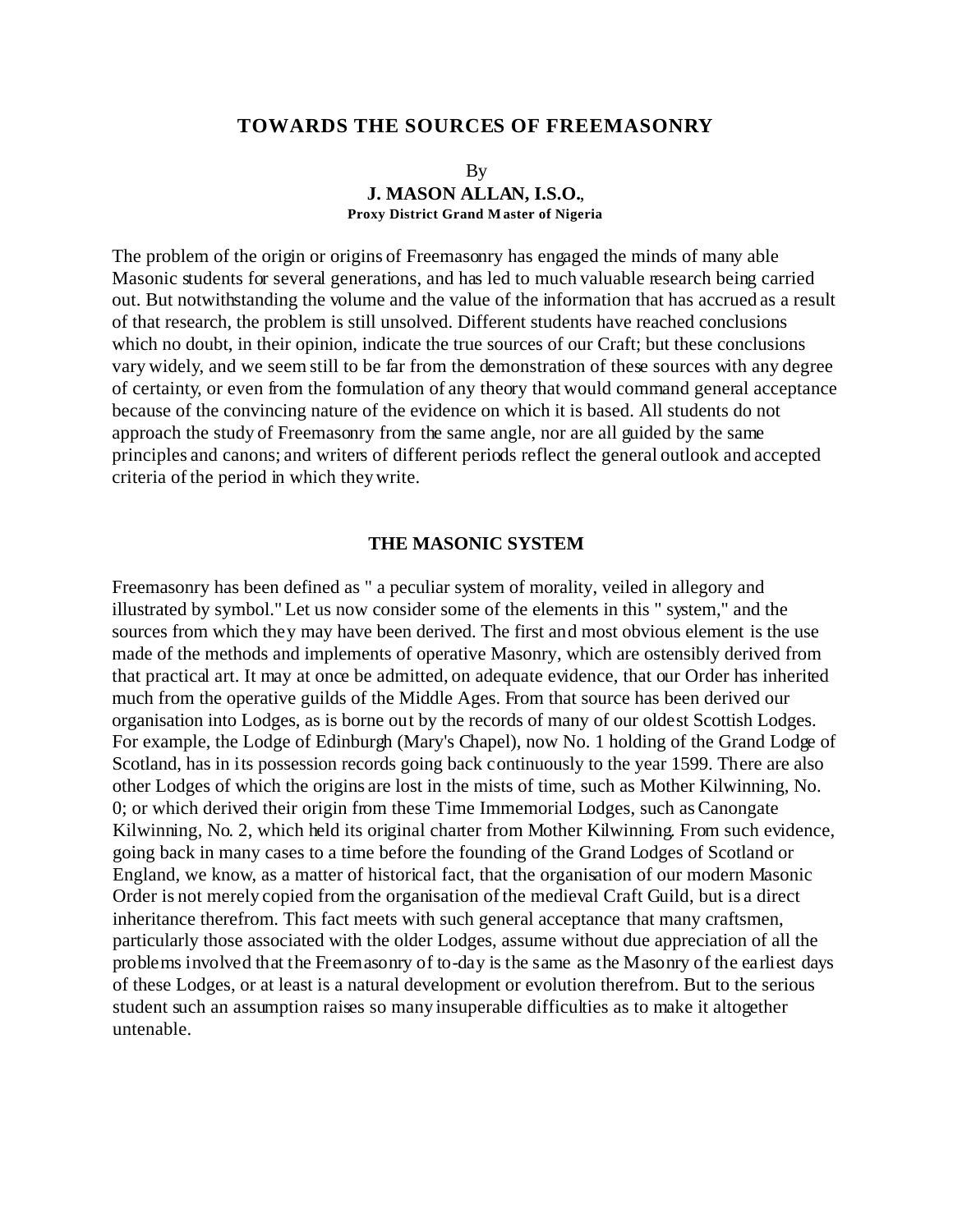## **THE WORKING TOOLS**

Some of these difficulties are to be met in connections in which one would least expect to meet them. While it is obviously difficult to see how the legend of the Third Degree could possibly have arisen by any process of natural development or evolution from the activities of the operative guild, one would not expect to find any difficulties suggested to one's mind by the selection of the working tools with which our E.A.'s, F.C.'s and M.M.'s are presented, and the moral lessons based thereon. And yet, such difficulties are raised by a detailed study of these working tools. It is no doubt a reasonable inference that, in any trade guild, the implements of that trade might be made the basis of moral instructions. But if such moral lessons were to be driven home with force, and if the craftsmen were to be reminded of these lessons daily through the regular use of these tools, then the tools chosen should obviously be those that the craftsman actually uses. But are the tools with which our candidates are presented in the three degrees those which an operative craftsman would use in the corresponding stages of his tradesmanship? I doubt it. Indeed, the first tool presented to an E.A, in our Lodges would never be entrusted to a young apprentice: all his work is measured off for him. And again, a tool which is essential to the operative craftsman from the first day when he commences hewing is withheld from our candidates until they become F.C.'s-which in the old operative days would mean for a period of seven years! One inference is clear, and that is, that the selection of tools presented to our candidates in the three degrees could never have been made by operative Masons for presentation to operative apprentices; and accordingly we cannot reasonably regard that selection as having been inherited from the operative guild. The most that we can regard as having been so inherited is the general principle of using tools as bases for the inculcation of moral or spiritual lessons.

On the other hand, the working tools that are presented to our candidates are of profound significance in our modern system. It is true that some of the moral applications of these tools taught in the course of our ritual are somewhat crude and illogical; but these are only the simpler exoteric lessons. The tools themselves, regarded as symbols, admit of an interpretation at once reasonable and logical which amply justifies their selection in our unique symbolical system. But the tools of each degree, as symbols, must be interpreted in terms of the subject matter of that degree-(First Degree, " the principles of moral truth "; Second Degree, " the principles of intellectual truth "; and Third Degree, those spiritual principles to which we are therein raised).

### **DEVELOPMENT OF MASONIC SYMBOLISM**

A modern writer in Freemasonry, Brother A. E. Waite, has suggested that the spiritualisation of a craft is more likely to have been planned from without than from within. He points out that those who are engaged on practical work are naturally the last to see the bearings which it may have outside the practical issues. He then suggests that there comes a point in the craft degrees when it seems necessary to assume the intervention of some extraneous influence which took over any rough ceremony in use by the building guilds, shaping it to another purpose, but in the process preserving something of the old craft wordings and craft emblems, but imparting to them a new direction and significance.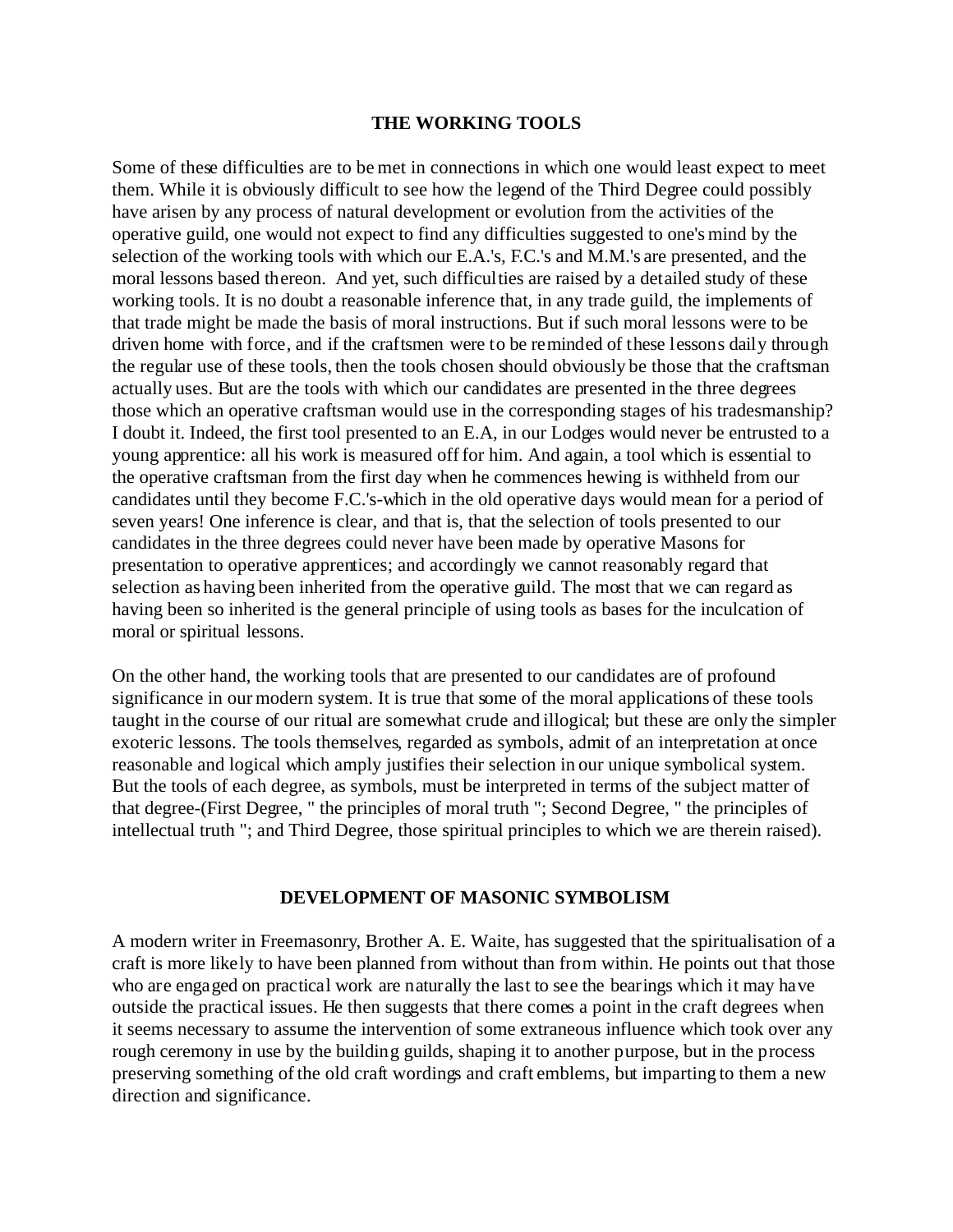This expresses succinctly a view which I had reached independently and for which I have long contended. It provides a possible explanation of the selection made of the working tools presented to our candidates-they are some of the old craft emblems preserved in our ceremonies, but the selection was determined, not by actual operative uses of these tools, but by the new purposes to which they were adapted. But this general conception does not solve our problem-it merely shifts it. Our problem will not be solved until we can determine with some degree of certainty the nature of the " extraneous influence " which effected this change.

There are those who maintain that this spiritualising influence has always been present in the operative guilds, and was inherited by these guilds from preceding organisations. They love to think of the craft as having a long descent, right from the time of the building of K.S.T., stages in that descent being the Dionysian Artificers, the Pythagorean Schools (on the philosophical side) and the Roman Collegia (on the practical side), the Comacine Masters, the Cathedral Builders, and the operative guilds in the Middle Ages. This is a very pleasing theory, attractive to certain types of mind. I do not propose to examine it in detail, but will content myself with saying that the theory has not so far been established by any concrete evidence that would command our acceptance.

There is no gainsaying, however, that there was much spiritual symbolism associated with the work of the operative guilds during the cathedral building period. This is borne out by wonderful symbolism of these early cathedrals and churches. But the conception of that symbolism probably arose, not in the minds of the members of the guilds, but in the minds of the great ecclesiastics or ecclesiastical orders of the time. And it is possible that, since many of the operative craftsmen were lay members of these orders and under their direction, that some of the spiritual influences filtered through to the rank and file of the guilds. But even if we acknowledge this, it does not help us very much forward in our particular quest. In the first place there is no direct evidence of the effects of such influences in our ritual or ceremonies. On the contrary the symbolism embodied in the old cathedrals and churches is in the main Christian (as witness their cruciform plan), and it would be reasonable to expect that any influence from the same source on our ritual and ceremonies would be Christian in character. But we know that the symbolism of the Masonic Craft is not distinctively Christian but is universal in form.

# **THE KNIGHTS TEMPLAR**

Another traditional theory as to the extraneous influence that brought spiritualising factors to bear upon the Masonic guild is, that these were brought from the East to the West by the Order of Knights Templar during the Crusades. The speculation behind this may be briefly summarised as follows:-1n Syria there is said to have continued down through the centuries certain initiatory Orders which were traditionally associated with the building of K.S.T. These sects, though their members were entirely of pastoral or agricultural peoples, and though they were practically ignorant of the art of masonry (for when they did not live in tents they lived in crudely-built houses, innocent of any ornate architecture) yet their symbolism was based entirely on the art of building. This is said to have been derived from Phoenician builders or from Dionysian Artificers, who had migrated from Asia Minor to Phoenicia, who were brought by H.K.T. and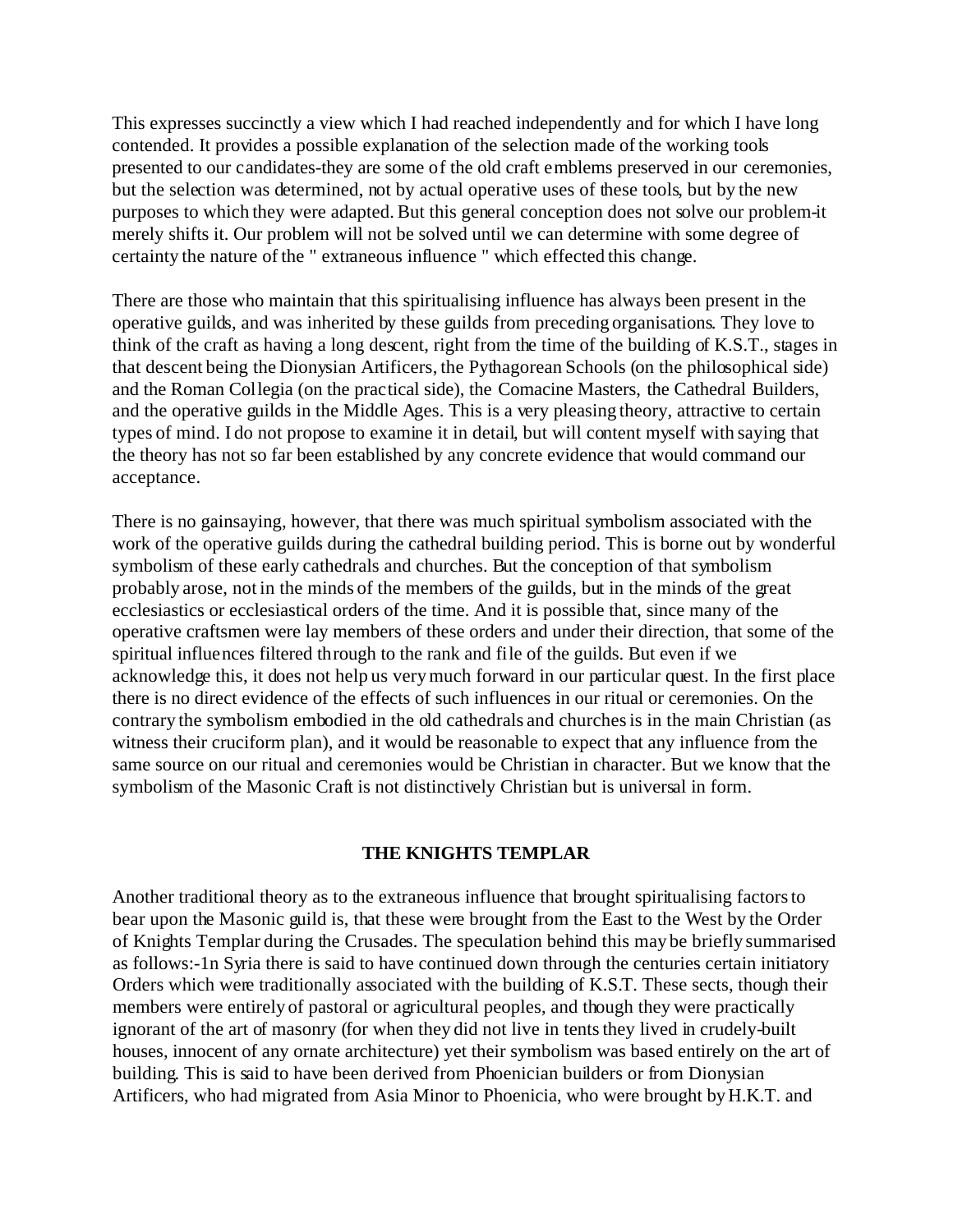H.A.B. (both Phoenicians) to Jerusalem for the building of K.S.T., and who, after that building was completed, continued to live in the neighbourhood and were assimilated with the indigenous inhabitants of that district. They continued their rites, which were not only associated with the art of building in general but with the building of K.S.T, in particular. It has even been suggested that it was by them that our Himaric legend was preserved, and from them that it was derived by the Freemasons through the Knights Templar or through another channel which I shall mention presently.

The Order of Knights Templar was founded in 1118. Jerusalem had been captured by the Crusaders of the First Crusade in 1099, and the Order was established by eight valiant Knights under Hugo de Payens for the purpose of affording protection to those pilgrims who visited Jerusalem and other holy places in Judea. The original Knights were pious men as well as valiant, and they took the monastic vows of poverty, chastity and obedience. Thus the Order was religious as well as military. The Order grew rapidly; knights from many lands were attracted to its ranks. In the discharge of their self-imposed task of protecting the routes by which the pilgrims travelled, they frequently, in small bands, advanced far into the interior of Palestine and Syria. Tradition says that there some of the chief Knights of the Order came into touch with some of those secret sects of Syria, and were initiated into their mysteries. However that may be, this we do know, that the Knights Templar, who originally were a simple and austere body of men dedicated to service and on the religious side were circumscribed by their three-fold monastic vow, soon became a secret oath-bound fraternity, with ritualistic ceremonials the nature of which was jealously guarded.

Further, though their original dedication was to service in the Holy Land, numbers of them returned westwards to Germany, France and Britain. Was this a case of deserting their post of duty or merely returning to seek recruits to fill their ranks? Or did they return to spread in the West the mystical knowledge they had acquired in the East?

In course of time the Order grew in numbers, in power and in wealth. The original vows of poverty and chastity were forgotten. With the increase of wealth and power, the Order became in a measure decadent; the " original impulses " were lost sight of. But in spite of that, it is said that the higher ranks of the Knighthood were really an inner circle who adhered, not perhaps to the original impulses that actuated the founders of the Order, but to the spiritual teachings and traditions which they received from their initiators in the East.

Further, as the Order grew powerful, they built all over Europe, temples and preceptories, and it was thus that they got into touch with the building guilds, and to them, or to some of them at least - the Architects and Master Builders-imparted some of their mystical knowledge, which both modified and amplified the teaching given within these guilds.

This is a very romantic theory, and no doubt very attractive to some types of mind. But we must admit that a critical examination of the facts, as far as known, does not bring to light any evidence that would lead to the acceptance of the tradition as historical fact.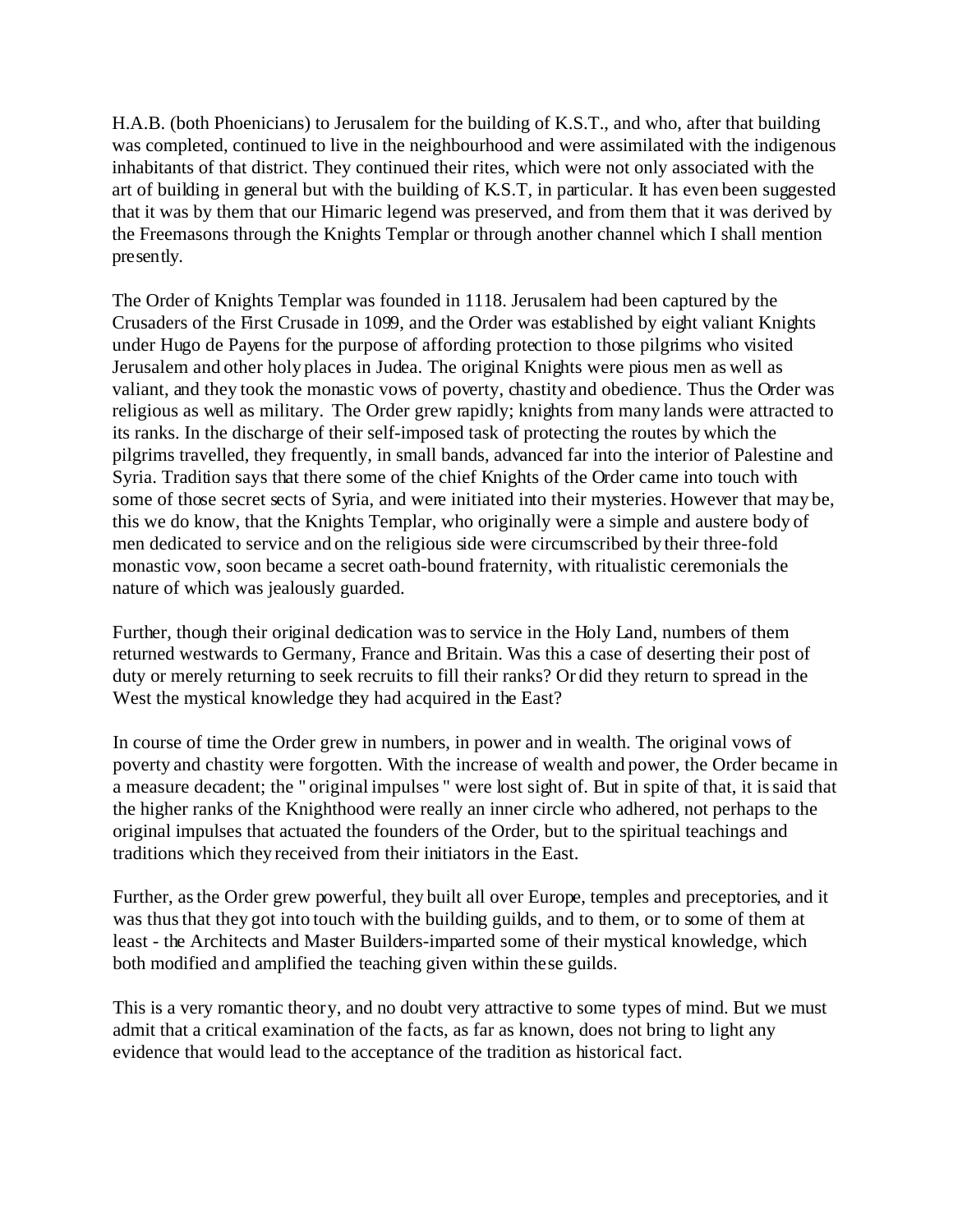# **THE ROSICRUCIAN ORDER**

The other channel that is claimed by many as that through which the mystical teaching of the Near East was brought to the West was the Rosicrucian Order. The traditional founder of this Order was Christian Rosenkreuz. It is a matter of indifference for the purposes of our study whether we regard him as a historical personage or as a symbol of a movement amongst a number of workers interested in occult matters. I shall here repeat his story very briefly.

C.R.C. was born in Germany in 1378, of noble parents. He spent his boyhood in a monastery; and while he was still very young he was associated with a Brother who was determined to travel to the Holy Land. They set out together, but this Brother died on the way at Cyprus, and C.R.C. proceeded alone. He went first to Damascus, and proceeded to a place which, in the record, is called Damcar. This latter place cannot be identified and is probably to be taken as either mythical or as a cryptic allusion to some sacred place of initiation. Here he was welcomed by the " Wise Men " who initiated him into their mysteries and instructed him in their occult sciences. At the time of his initiation he was only sixteen years of age. He remained at Damcar, receiving instruction, for a period of three years; thereafter he went to Egypt, and thence proceeded to Fex, in Morocco, where he trained for two years under the tuition of new masters. Thereafter he travelled through Spain and other European countries, and ultimately returned to Germany. Here he founded the Fraternity of the Rosie Cross. This Fraternity is said to have become the repository of the esoteric knowledge acquired by C.R.C. in the course of his travels; and it is emphasised by the votaries of this tradition that these travels carried him first to the Holy Land, and that the " Wise Men " who there initiated him into their mysteries may have been members of an Order or Sect possessing the Solomonic traditions, and possibly also the Hiramic Legend.

C.R.C. lived to a ripe old age, and after his death, the existence of the Fraternity was at his specific request kept secret for 120 years. Its existence only became known through the publication, about 1610, of a pamphlet called the " Fama Fraternitatis of the Meritorious Order of the Rosie Cross, addressed to the learned in general and to the Governors of Europe." After the publication of this pamphlet a protracted literary conflict was waged in Europe as to whether such an Order as was portrayed in the Fama did really exist as an Order. However that may be, a lively interest in Rosicrucianism and in the occult subjects associated therewith was manifested in England in the mid-seventeenth century; and it is known that some who were interested in that sphere of thought were also initiated into Freemason ry-e.g., Elias Ashmole, who was initiated at Warrington in 1640; while others, such as Robert Fludd and Thomas Vaughan, who, though not themselves Freemasons so far as we know, doubtless influenced profoundly the thought of many of those who became honorary or speculative members of the Craft, and such influence would be in the direction of those lines of thought and speculation which we are accustomed to associate with Rosicrucianism.

There are many who believe that it is to this extraneous influence that we must attribute the beginnings of that development of Craft Masonry which culminated in the ultimate establishment of speculative Freemasonry, with its three degrees and the Hiramic Legend, in the first quarter of the eighteenth century.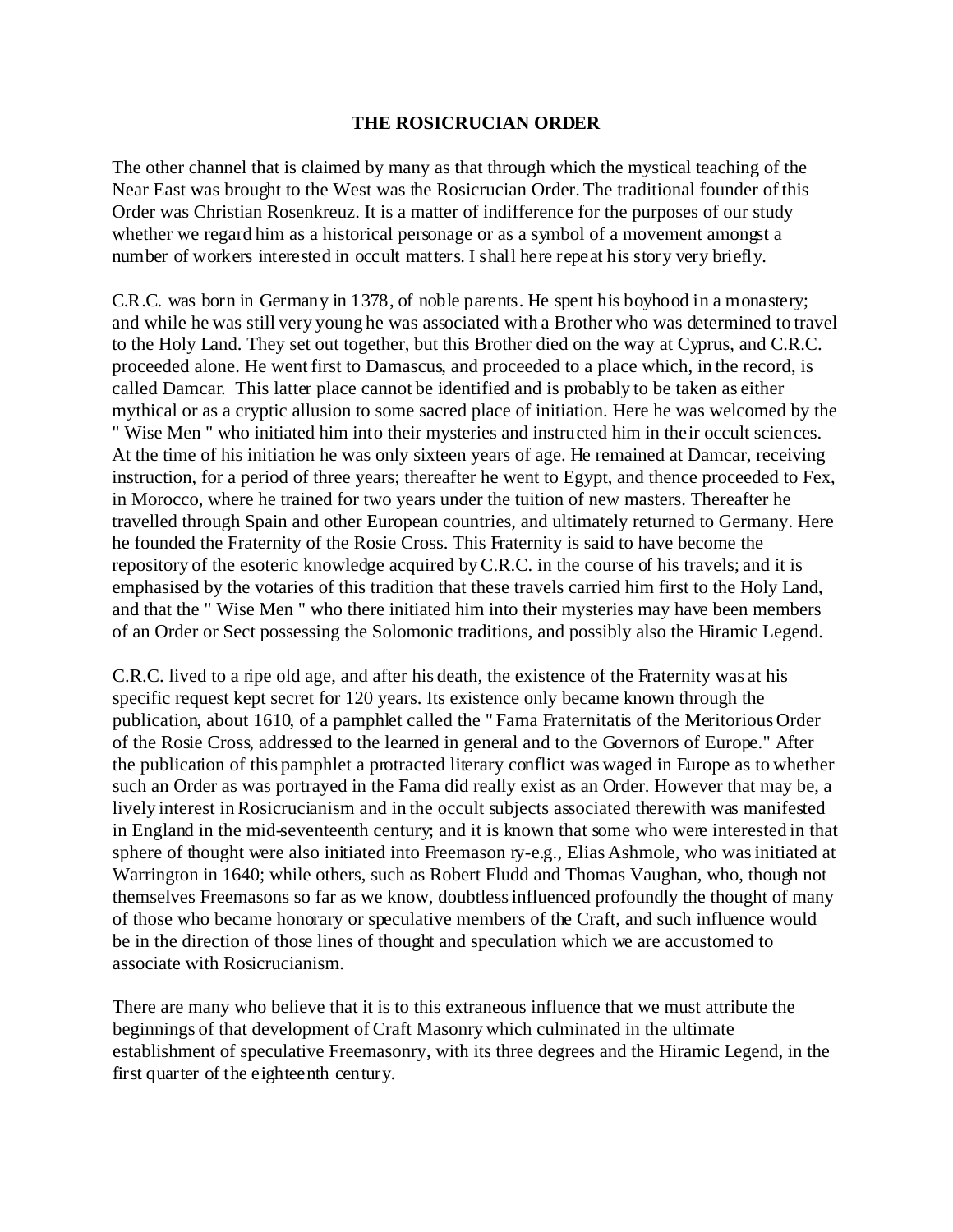There is no doubt a certain amount of circumstantial evidence in support of this theory. When Elias Ashmole was made a Freemason at Warrington in 1640 there were none but speculative Masons present. Changes that took place in the organisation of the Craft about this time are reflected in the New Articles embodied in the Harleian MS. (1663), particularly as regards the admission of "accepted " masons, as distinct from operative craftsmen, and, more important still, the regulation and government of the whole " Society, Company and Fraternity of Freemasons " by " one Master, and Assembly and Wardens, as the said Company shall think fit to choose, at every yearly General Assembly." There is no earlier evidence of any central government of the whole Craft; and this new regulation seems to point to anew development which presages the founding of Grand Lodge. Further, during this period the symbolism associated with the building of K.S.T. becomes more definitely associated with Masonic ceremonies, and other elements that can scarcely be associated with the operative art are first met with.

#### **EARLY SPECULATIVE MASONRY**

In 1930 there was discovered in the Register House, Edinburgh, a document now known as " The Edinburgh Register House MS." The importance of this MS. is now recognised by Masonic students all over the world. It consists of " Some questions anent the Mason Word," and the answers thereto, followed by a narrative of the ceremony of admission; and it is very similar to the famous Chetwode-Crawley MS. which is of about the same period (circ. 1700). It has a very important bearing on the obscure problem of the practice of Freemasonry in the years immediately preceding the founding of the Grand Lodge of England, and from the questions and answers there emerge some interesting points bearing on our present study. They refer to a Lodge standing E. and W. as the Temple of Jerusalem; the first Lodge was held in the porch of K.S.T.; there are three " lights " - the Master, the Warden and the " setter croft." (This obscure expression may possibly mean a journeyman Mason or Fellow-of-the-Craft, as " Setter " is an old Scots expression meaning one who hires or lets, and " croft " may be a misspelling of " craft " hence " setter croft " may mean one who hires or lets his craft or skill. Alternatively, the expression may be a mis-copying of" fellow craft" which appears in other similar documents, and if this be so, it points to a still earlier document from which this one was copied. On either interpretation one who was a skilled craftsman was recognised as a " light" of his Lodge). Again, there are three " jewells "perpend esler, a square pavement and a " broad ovall." (I have been unable to determine the import of this expression which is probably also a mis-copy.) The F.P.O.F. are given, in a slightly different order from that to which we are accustomed, and with one modification-e. to e. instead of h.o.b.-but they are not given in the same setting nor with the same significance as in our modern ceremony.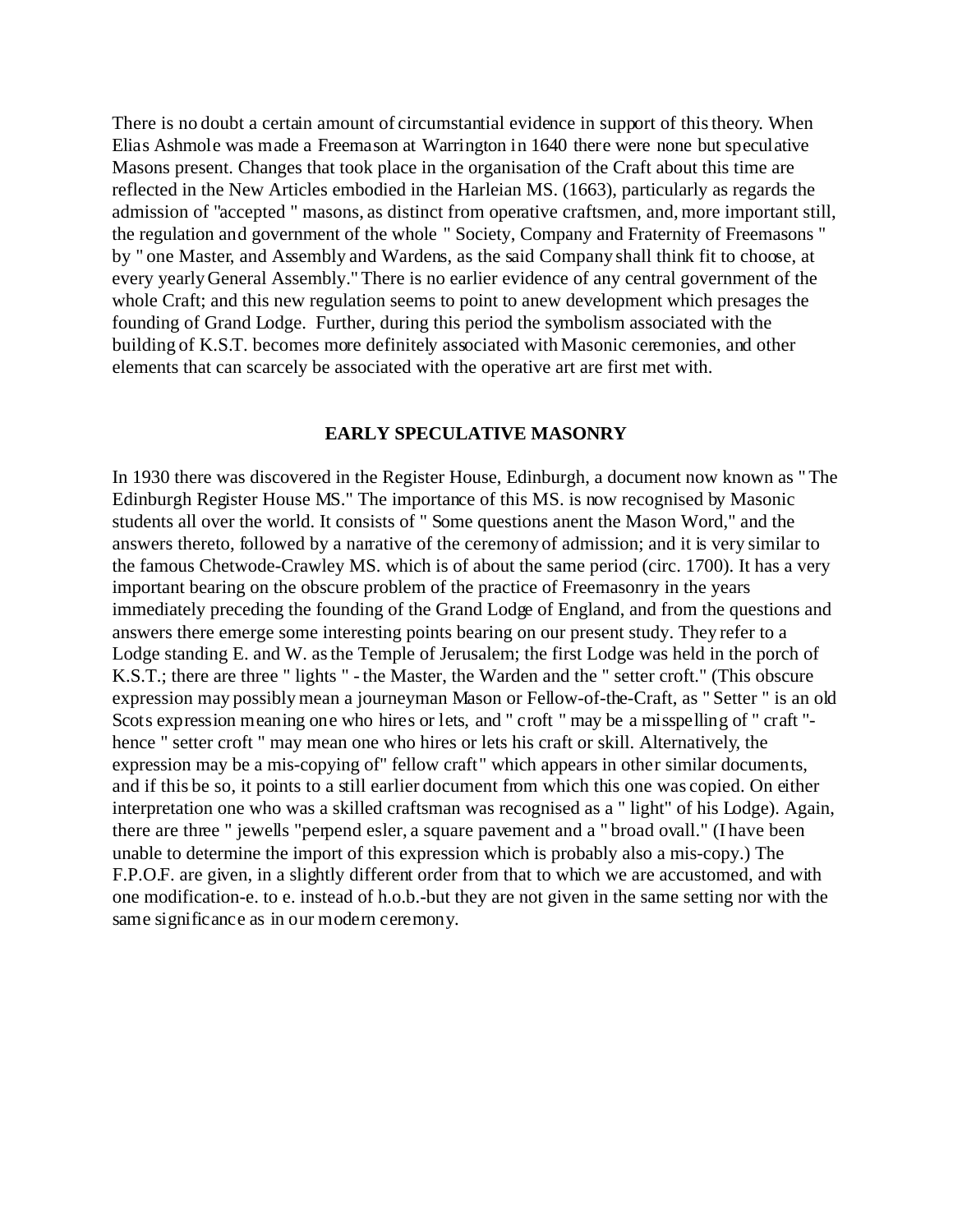The questions and answers demonstrate that there were two degrees, with separate O.B.'s-the second degree being designated " Master " and " Fellow " interchangeably. The apprentice O.B. is given in full, and later it is stated that that of the Master or Fellow is the same with omission of one reference. The sign of the First Degree is described somewhat crudely, and the words of the two Degrees are given not explicitly but by references to Scripture, in such a way as not to indicate which is which. The questions are referred to Lodge Kilwinning. Towards the end there is a threefold repetition of a conventional phrase which is not now in use in any Scottish Lodge so far as I have heard, but which is, I believe in regular usage in English Lodges when the W.M. greets the Brethren.

There is no reference in this document to the Third or Master Mason Degree as we now know it, nor to the theme of our Third Degree, yet there is surely here evidence of some progress having been made towards the setting and form of our modern speculative Order. But though this development accompanied or followed the admission of non-operative members who were " accepted " into the Craft Lodges because of their interest in the speculative elements therein, and though some of these " accepted " Masons are known to have been interested in the studies associated with Rosicrucianism, there is not any direct evidence that the development was due to that particular influence.

# **THE "ANTHROPOLOGICAL" SCHOOL**

In my brief survey of various theories that have been propounded to account for the origin of speculative Freemasonry, I have not dealt so far with the theories of the Anthropological school. I shall only refer to these very briefly. The pioneers of that school have directed our attention to numerous similarities between symbols current in our craft and symbols found in ancient drawings, sculptures and vases that have been discovered in Egypt, in Central and South America and elsewhere. They have also studied as far as information is available, initiatory rites and ceremonies among primitive peoples of the present day, and have found that in the course of these ceremonies signs and symbols are used somewhat similar to some of those with which we are familiar. Because of that similarity many have jumped to the conclusion that there must be some historical connection between these primitive rites and modern Freemasonry. Some maintain that Freemasonry has risen from these rites by a natural process of development or evolution; others that modern Freemasonry and modern primitive rites have descended from a common stock, the former having progressed and risen in the scale, and the latter having degenerated. No doubt the facts to which they have directed our attention are intensely interesting and present us with many curious problems in Anthropology; but they do not help us to solve the problem of the origin of Freemasonry. The fact of similarity between a few widely spread signs and symbols and symbols which we use does not imply any necessary historical connection; and the conclusions they have formulated do not reasonably follow from the evidence they adduce.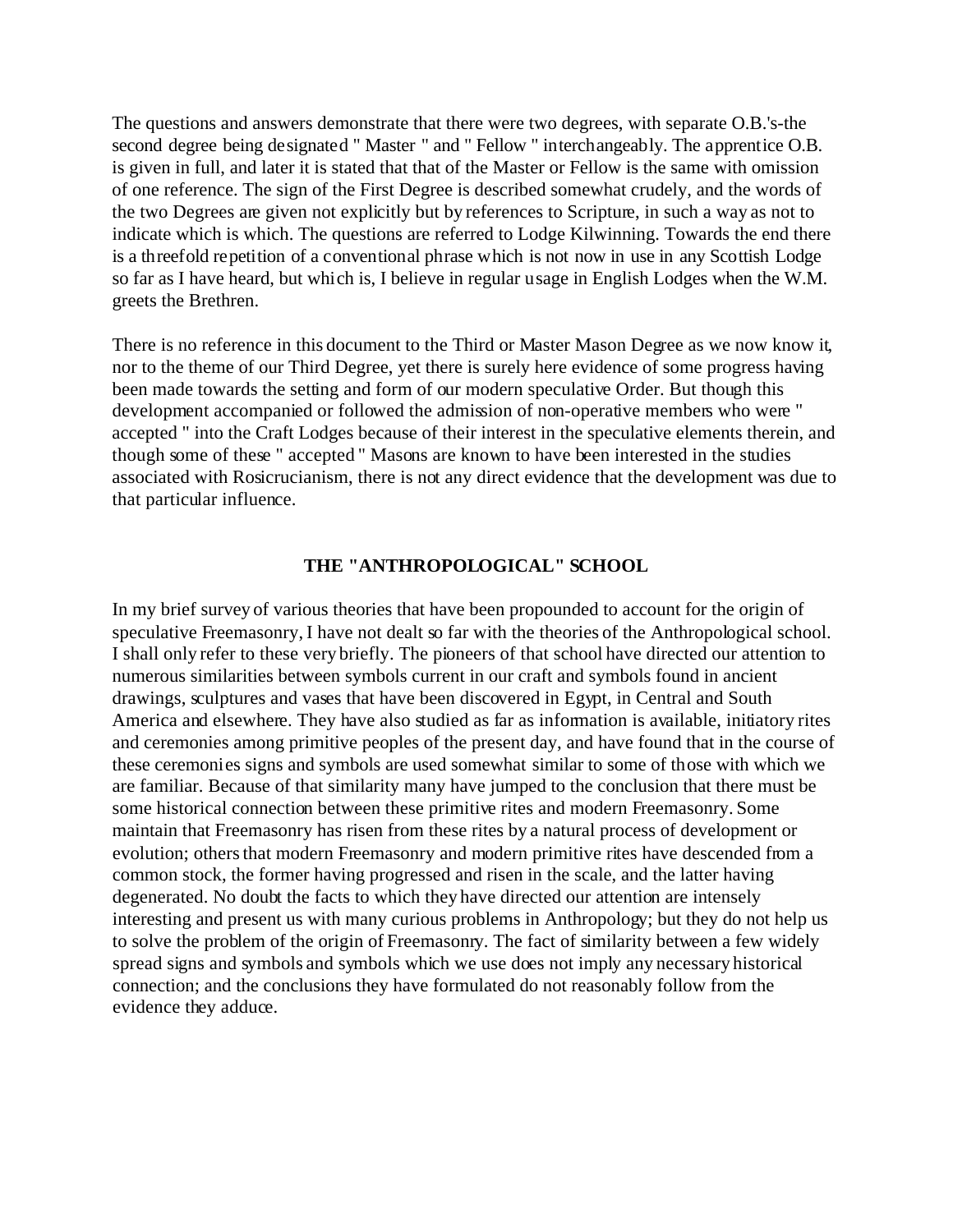# **THE HIRAMIC LEGEND**

I should now like to approach the problem from a different angle. Earlier in my paper, I suggested that the first and most essential qualification for the task of tracing Freemasonry to its source is an understanding of our complex system, and of the elements of which it is composed. Let us now consider various elements in our system that are obviously not derived from the operative art of Masonry and also examine a few established facts in the history of our Order; and let us see whether by any reasonable deductions we can arrive at an acceptable theory.

The most obvious element not derived from the operative art of building is of course the central theme of our Third Degree, the Hiramic Legend. So far as evidence is available, there is no indication of our Third Degree or its subject matter being associated with Freemasonry prior to the founding of the Grand Lodge of England in 1717. So far as I am aware, the earliest reference to the Third Degree in Scotland appears in the minutes of Lodge Greenock Kilwinning, now No. 12 on the Roll of the Grand Lodge of Scotland. That Lodge was founded in 1728 by charter from Mother Kilwinning, and a reference to " Entering, Passing or Raising " appears in its minutes for that year; and a further reference appears in 1729. The first of these records was eleven years after the founding of the Grand Lodge of England and eight years before the founding of the Grand Lodge of Scotland.\* Lodge Canongate Kilwinning, No. 2 on the roll of the Grand Lodge of Scotland first worked the Third Degree in 1735, the year before the founding of that Grand Lodge, and the earliest record of the working of the Third Degree in the Lodge of Edinburgh (Mary's Chapel), No. 1 is 1738. I understand (on the authority of a statement in Brother A. E. Waite's " New Encyclopedia of Freemasonry ") that Lodge No. 83 E.C. was working three degrees in 1732.

Brother R. F. Gould, interpreting " Master " and " Fellowcraft " in Anderson's Constitution of 1723 as alternative terms (an interpretation which is supported by the usage of these expressions in the 1696 document to which I have already referred), was of opinion that there were only two degrees worked at that date. We can therefore conclude that it has been established with a reasonable degree of certitude that the Third Degree was introduced into Freemasonry some time between 1723 and 1728.

But these facts do not help us towards a determination of the source from which the legend of the degree was derived. Let us now see whether an examination of the legend itself will yield any result in this direction.

Some Masonic students, having in view the various allusions to the Hebrew Scriptures in our rituals, and the general scriptural setting of the three degrees, have pointed out, and with reason, that our rituals must have been compiled by persons having an intimate knowledge of these scriptures, of which there was a widespread knowledge following the dissemination of the King James version of the Bible early in the seventeenth century. But the central theme of our Third Degree does not conform to the scriptural record. The great work that was done by the son of the Widow of the tribe of Naphthali in connection with the building of the Temple is recorded in the seventh chapter of the First Book of Kings, and is also referred to in the second chapter of the Second Book of Chronicles. We read nothing there of his meeting an untimely death before his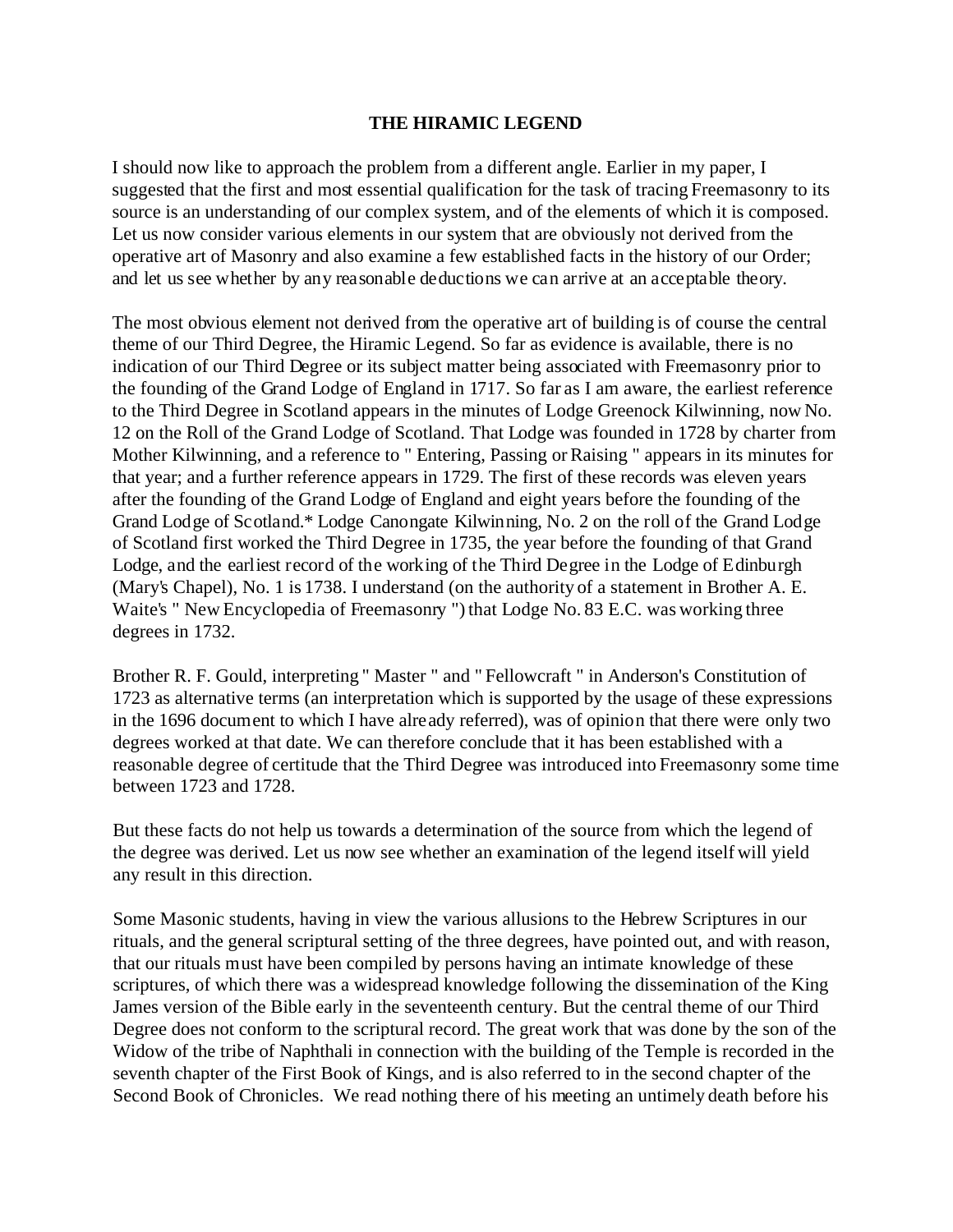work was completed. On the contrary, we read in I Kings, vii.,  $40:=$  `So Hiram made an end of doing all the work that he made King Solomon for the house of the Lord." Thus he did complete his work. And Josephus, the Jewish historian, relates that he returned to his own country and lived to a ripe old age.

Thus, though the main outline of our legend is based upon the scriptural story, there is no reference whatever in scripture to what our ritual now presents as the chief incident and makes the pivotal point of the lessons of the degree. We must assume that the compilers made this departure for a very definite purpose, and in the course of our study we shall, I submit, find what that purpose almost certainly was.

It has been suggested by Brother A. E. Waite that the Third Degree legend was introduced in our ritual as a vehicle for instruction as to resurrection and immortality, and that it introduced into speculative Freemasonry a spiritual as distinct from a philosophical or ethical element. I quite agree that the instruction conveyed by our Third Degree is pre-eminently spiritual rather than ethical (the objective of the First Degree) or intellectual (the purpose of the Second Degree); but I doubt if its purpose was to teach the doctrine of immortality. Our ritual contains at this point definite allusions to immortality, but I think that there are definite indications that our degree was intended by its compilers to teach a much deeper lesson, not of physical death and subsequent resurrection and immortality, but of mystical death of the lower nature, and the raising to a higher life, which henceforth ought to be guided by our spiritual nature. Note that the candidate is raised " to a reunion with the former companions of his toil," and that it is only then that the spiritual instruction of the degree is imparted. The spiritual perception that results from the experience symbolised in our ceremony enables us to realise that the light of a Master Mason is but darkness visible, serving only to express that gloom which rests upon the prospect of futurity. Yet even by this glimmering ray we are enabled to discriminate between what is mortal and what is immortal. Thus while the fact of immortality is certainly implicit in it, the theme itself, as a symbol, rather teaches the lesson of spiritual regeneration which may be experienced while still incarnate in these mortal bodies, which is, as Brother A. E. Waite says, " the root matter of the Greater Mysteries." The part played by the candidate in our ceremony is analogous to the mystical identification of the novitiate with the tutelary hero in the Mysteries of Dionysos, Osiris and others of the ancient mystery cults that arose in such numbers around the shores of the Mediterranean between a time prior to the building of the K.S.T. and the beginning of the present era. These mystery rites are popularly interpreted as versions of the Sun Myth, but I suggest that they had a deeper meaning for the instructed Initiates of these Mysteries, at least before the Mysteries themselves began to deteriorate, as they undoubtedly did.

The interpretation I suggest bears upon the deepest experience of the human soul. If there be any spiritual truth at all in the Greater Mysteries of Initiation which have been recognised in all ages of human experience, surely they must lead to, and beyond, that great experience which I suggest is the true teaching of our Third Degree. I say " and beyond " because spiritual re-birth is only the beginning of a new life wherein there is the possibility of infinite progress. This interpretation, too, gives a great glory to our Masonic Order, and is calculated to impress with a sense of responsibility those who are entrusted with the working of our degrees, who are indeed " stewards of the mysteries of God."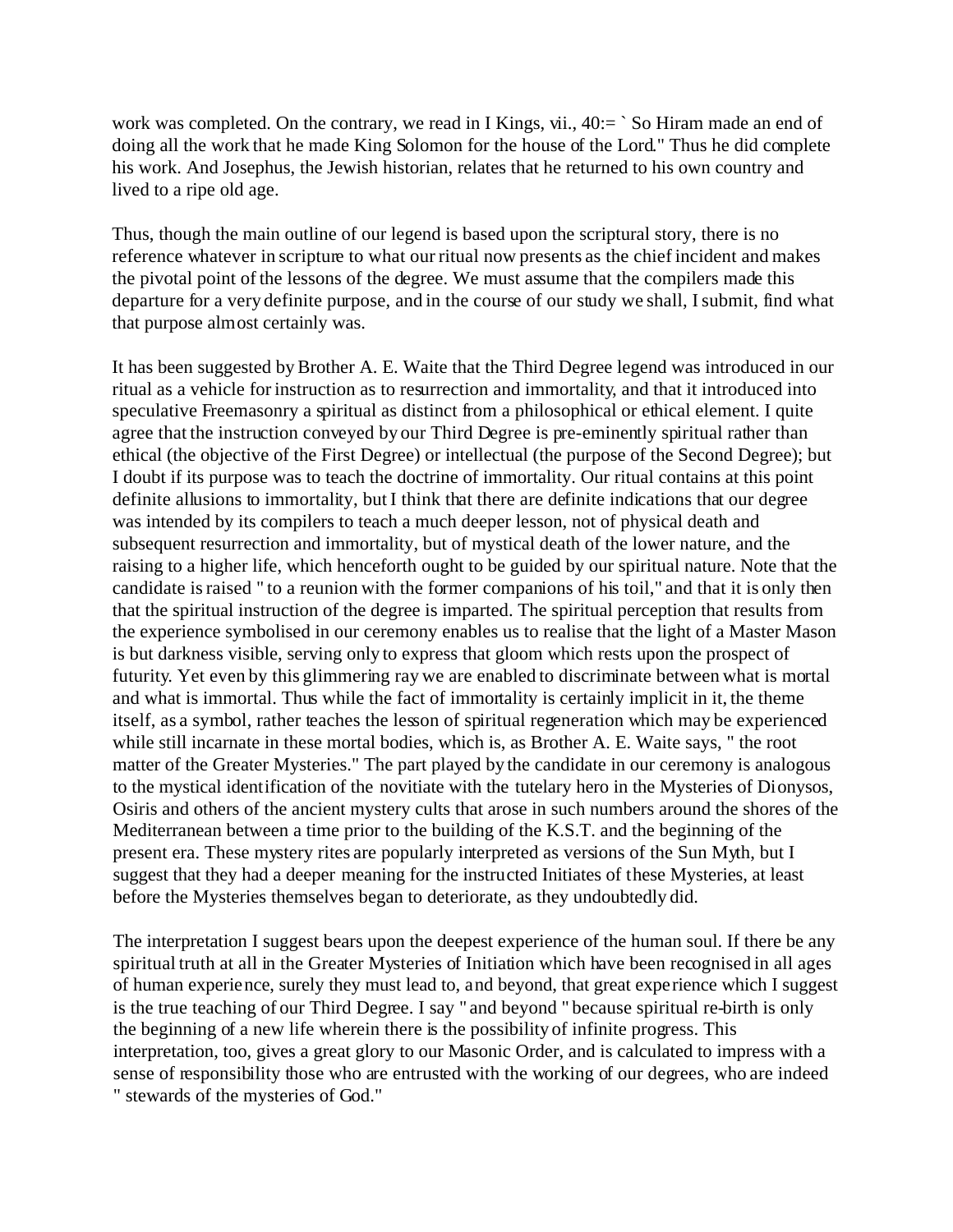# **OUR " PECULIAR SYSTEM "**

If you accept the interpretation of the Third Degree which I have submitted, you will, I think find that all the teaching of the three Craft Degrees fit in with it perfectly. And I would further suggest that the symbolical teaching of these degrees would be found to constitute a complete and coherent system of spiritual philosophy. Our Masonic symbolism does not consist of a mass of symbols that have been gradually accumulated as a collection of separate and unrelated units; our symbols are elements in an organic whole which constitutes our " peculiar system " of spiritual instruction though veiled in allegory and illustrated by symbol. The more our three degrees are studied from this point of view, the more they are seen to " hang together," to symbolise a normal progression in human experience, a progression which is epitomised in the changes in the relative positions of the Three Great Lights in the three degrees.

The recognition of this organic unity of our three degrees clearly suggests that the three ceremonies of these degrees as we now know them were compiled at or about the same time, and accordingly that our First and Second Degree rituals in their present form were compiled after the Third Degree had been conceived, and that all three were promulgated simultaneously.

In our Third Degree we have to be content with substituted secrets, the genuine secrets having been lost. This I interpret as meaning that we have to be content with an intellectual knowledge of spiritual verities which have been lost as a matter of spiritual experience. These genuine secrets are recovered symbolically in the Royal Arch degree, and may be recovered experientially. It is because they may be so recovered that I regard Freemasonry and its peculiar system of instruction as potentially one of the greatest spiritual forces in the world to-day. A detailed interpretation of the symbolism of the Royal Arch Degree supports my thesis to the point of almost mathematical proof. Though we have no record of the R.A. Degree being worked until some few years later-probably in 1734 or 1744-from the facts I have just stated, considered along with a particular and significant phrase in the ritual of the Third Degree which every R.A. Mason will recognise, I believe that the higher degree had been at least conceived if not fully formulated at the time when the three Craft degrees were promulgated in their present form.

## **THE KABALLAHS**

I have said that, if the legend of the Third Degree and the interpretation of it which I have suggested be taken as the starting point for the study of the aim and objective of our speculative Freemasonry, all the other parts will be found to fit into it perfectly: still, this legend is but one element. The rest of the degrees will, I suggest, be found to fit together according to a scheme which, in point of origin, is quite distinct from that legend. The learned Brethren who compiled our degrees were demonstrably deeply versed in the philosophical Kaballah of the Hebrews as well as with the Hebrew Scriptures, and many important features of the Kaballistic system are veiled but thinly by the symbolism of our ceremonies. The number of these features so embodied is so great, and they are so basic to our system, as to preclude the idea they are there merely by chance or coincidence.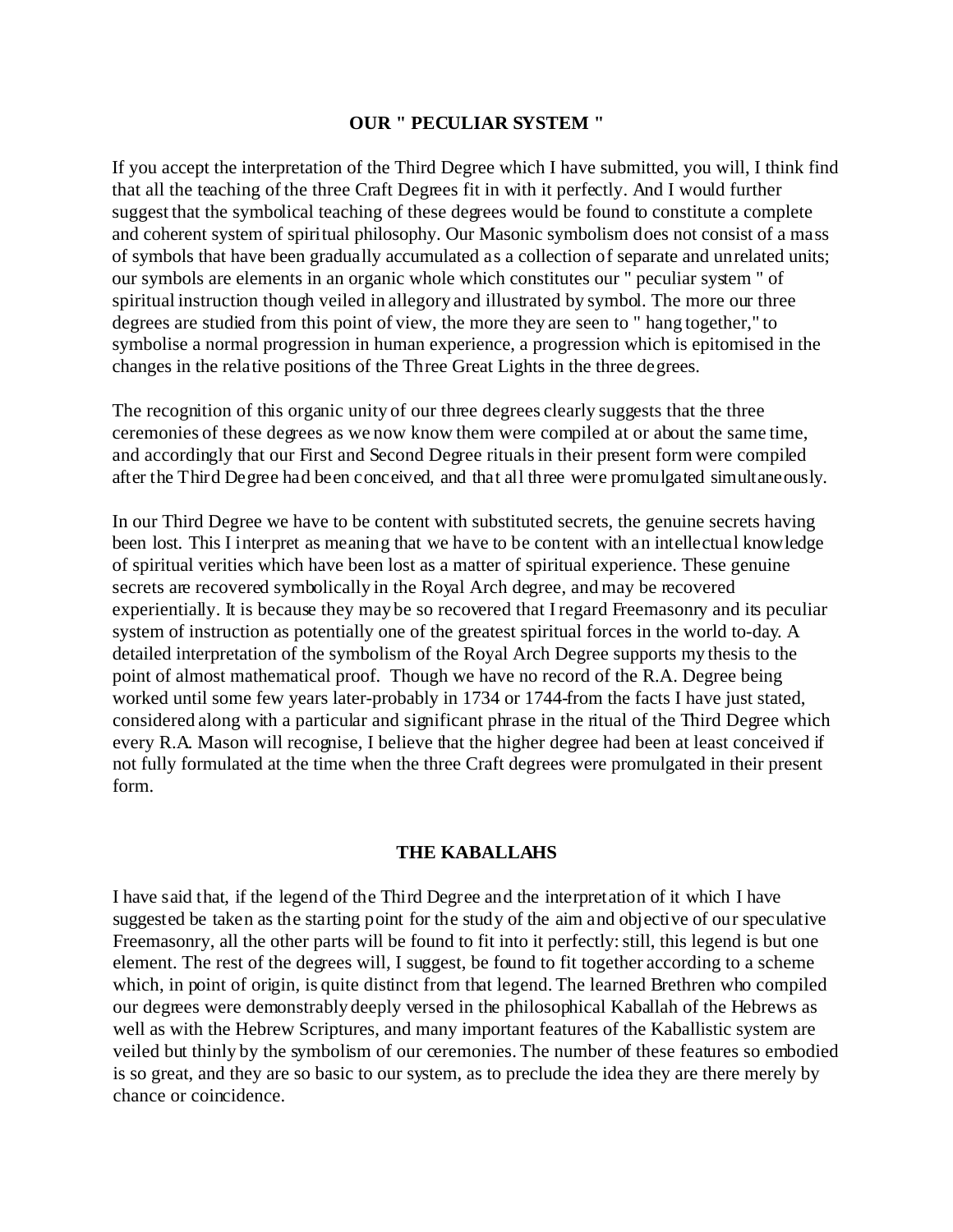The philosophical Kaballists were profound psychologists. They recognised that the outer activities of our life spring from inner sources. In the first place, some of our actions spring from our instincts and natural passions; others are guided by reason; and still others spring from spiritual inspiration or intuition. Thus we have three distinguishable sources of action within us. These are sometimes spoken of as three " planes " or " worlds " which we may call the instinctual or moral plane, the intellectual plane and the spiritual plane. These three with the outer world of action make four altogether. There is an interesting instance of this classification in the prologue to St John's Gospel. In the eleventh, twelfth and thirteenth verses of the first chapter of that Gospel we read:-" To as many as received Him to them He gave power to become the sons of God, even to them that believe in His Name: which were born, not of blood (physical nature, representing the outer world of action), nor of the will of the flesh (instinctual or moral nature), nor of the will of man (intellectual nature-intellect being the distinctive attribute of man), but of God " (spiritual nature).

In considering the three inner or subjective planes, you will readily recognise that they correspond precisely to our three Craft degrees. Our instinctual or passional natures, which we share with the whole animal creation, must be disciplined, controlled, educated. Only when we have, by diligent and persevering labour, knocked off all superfluous knobs and excrescences from the rough ashlar of our nature, only when that rough stone has been still further smoothed by a process of education, are we rendered fit members of regularly organised society. This is the work of an E.A.

Proceeding onwards, still guiding our progress by the principles of moral truth inculcated in the First Degree, we are led in the Second to contemplate the intellectual faculties and to trace their development through the paths of heavenly science. The secrets of Nature and the principles of intellectual truth are then unveiled to view.

In the Third Degree, as I have already indicated, we pass through a mystical death to a re-birth on a still higher or spiritual plane, where we are (symbolically) born, " not of blood, nor of the will of the flesh, nor of the will of man, but of God."

This recognition of the correspondence between the four " worlds " of the Kaballah and the form and scope of our Masonic symbolism is but a starting point for the study of this aspect of our subject. But there are many other elements in our rituals of which the significance is obscure until they are seen in their mutual relationship within this framework. It is not possible to go into them in detail at present-that would require a separate paper of considerable length. But a detailed and sustained study has led me definitely to the conclusion not only that are there many Kaballistic elements in Freemasonry, but that the broad framework of the four degrees (including the Royal Arch) is essentially Kaballistic. From this I infer that those learned Brethren who compiled our ritual and promulgated it in the early part of the eighteenth century, were deeply versed in the Hebrew Kaballah.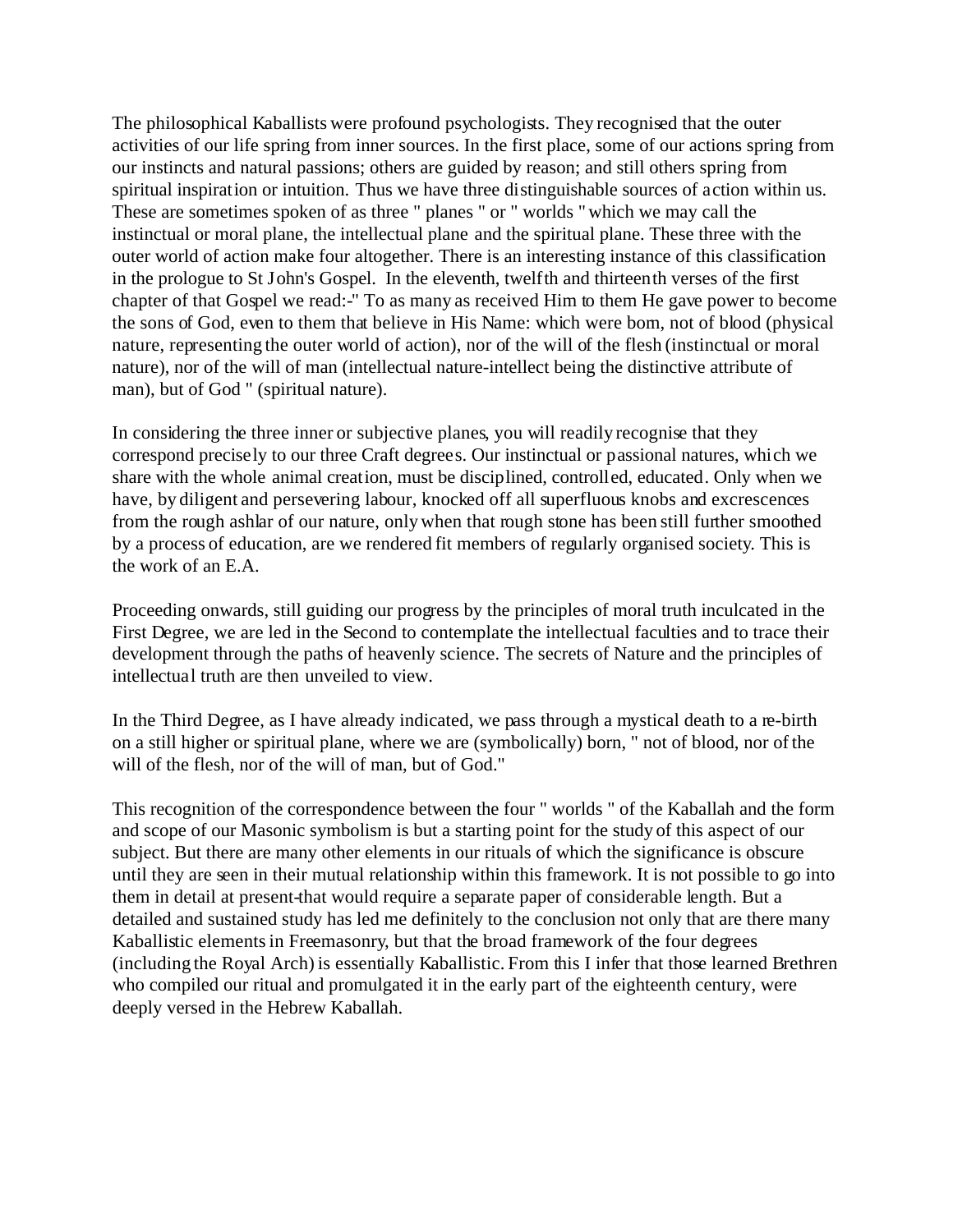Before leaving this aspect of my subject, I should like to emphasise that the intimate, indeed essential, association of elements of the philosophical Kaballah with the great spiritual fact of regeneration as symbolised in our Third Degree in Freemasonry, is unique. And yet the combination is very reasonable and accords well with the highest human experience. All the moral and intellectual instruction provided by Kaballistic or any other system cannot alone lead us to a knowledge of spiritual things. As St Paul said, " The natural man receiveth not the things of the Spirit of God; for they are foolishness unto him; neither can he know them, for they are spiritually discerned " (I Cor. ii. 14). " Ye must be born again," said Christ (John iii, 7), for He too knew and taught that only by such re-birth can we acquire the spiritual faculty to discern spiritual things. This the compilers of our ritual knew, and of this great truth they provided us with a glorious symbol in the dramatic ceremony of our Third Degree, which is the culmination of the moral and intellectual training symbolised in the earlier degree.

Though the broad framework of the system embodied in our ceremonials is essentially Kaballistic, into that framework have been fitted many symbols that are not derived from that source. Notable amongst these are- the Three Great Lights; but there are many others, some of fundamental importance. These can be shown to correspond with symbols or with teachings found in other systems of philosophy or religion, and clearly indicate that the expert Brethren who compiled our system were also versed in these other systems. That they should have taken all these elements from various sources, and should have woven them into a system so complete, so consistent, so symmetrical, speaks volumes for their knowledge, their understanding and their wisdom, and compels not only our admiration, but our reverence.

### **LANDMARKS**

I think that it also speaks volumes for their wisdom and foresight that they should have taken measures for the preserving and perpetuating of this wonderful system of instruction for all succeeding generations of craftsmen by requiring all Masters to acknowledge, and make their successors in office acknowledge, that it is not within the power of any man, or body of men (not even of Grand Lodge itself!) to add thereto or take therefrom. Was not the doctrine of " Landmarks," which we are taught must be preserved sacred and inviolable, conceived and promulgated to this same end? The earliest mention of Landmarks appear in the 39th Article of the Regulations of George Payne, Grand Master of England in 1720, which appears in the original Book of Constitution in 1723. That regulation provides that " Every Grand Lodge has an inherent power and authority to make new regulations, or to alter these for the benefit of the Ancient Fraternity: provided always that the old Landmarks be carefully preserved." From this it has been argued that, since the Landmarks were " old " in 1720, they must have been present in the practice of pre-Grand Lodge operative Lodges. But surely it will be admitted by all that the theme of our Third Degree is an essential Landmark of our Order. If so, and if the conclusions now generally accepted as to the post-1717 origin of the Third Degree be correct, then the inference just mentioned can scarcely be accepted, as it would exclude that theme from the category of " Landmarks." But this reference to the Landmarks in 1720, when read along with the evidence as to the formulation of our complete three-degree system about that time may reasonably be interpreted as indicating the intention of the compilers that the system should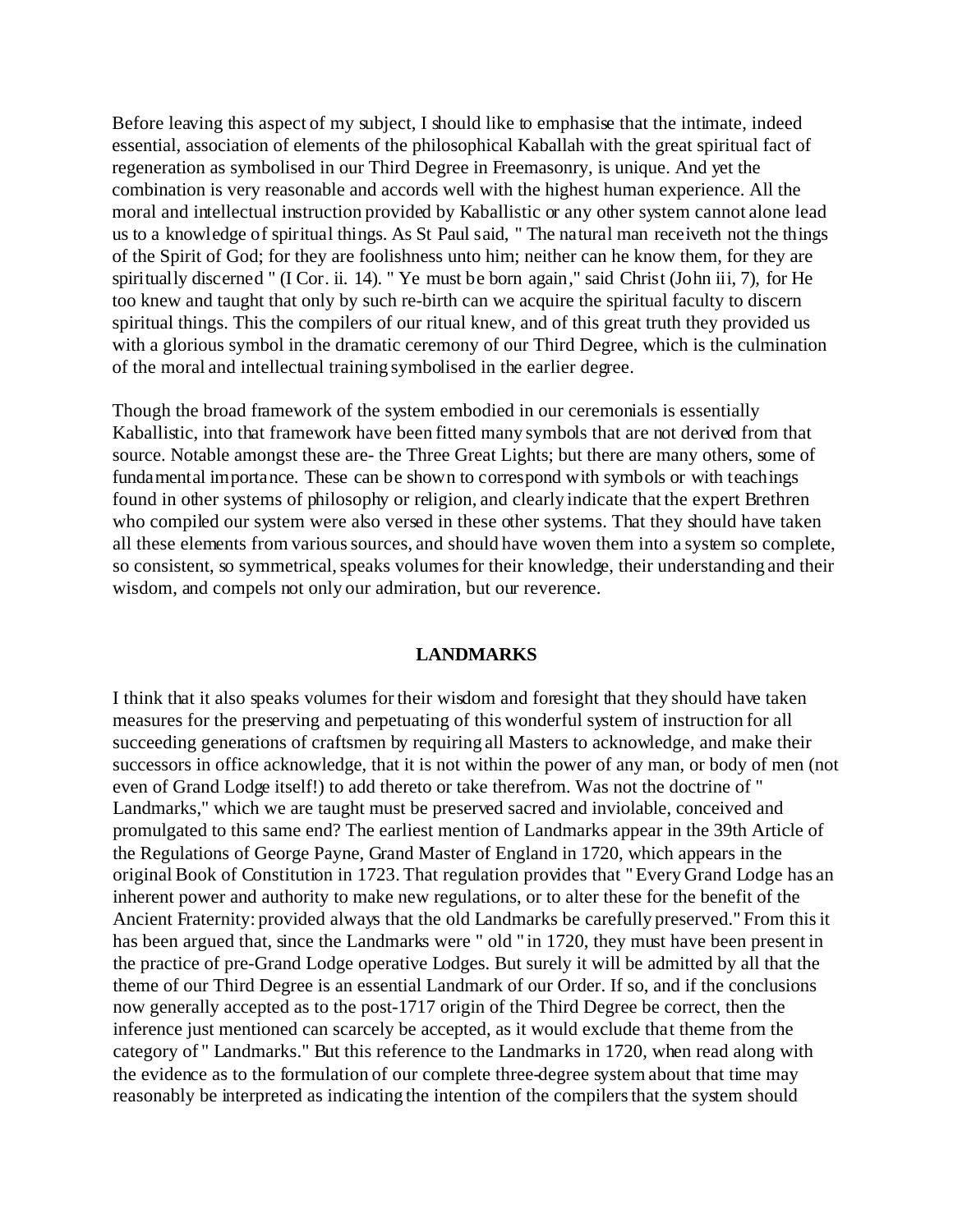continue unchanged and unchangeable so long as it continued at all-the word "old" or "ancient" being introduced into the formula of the doctrine to impress the uninstructed rank and file of the Craft with that sense of authority whch is popularly presumed to be derived from antiquity. Without this subterfuge (if it may be so called) it is probable that their end would not have been attained. While on the subject of Landmarks, might I quote Brother A. E. Waite again? After discussing the subject (and accepting the word " old " in its literal usage) he concludes: " Under all the circumstances it must be recognised that there are Old Landmarks, but as the original authority failed to specify concerning them, no one knows what they are " ; and he adds a personal note: " I infer personally that George Payne had nothing definite in his mind when he made the reference." But surely this last inference is unreasonable! Surely Payne had something in his mind when he said that the " old Landmarks" were to " be carefully preserved." I suggest for consideration that the Landmarks are those elements in our peculiar system of spiritual philosophy and instruction which are so essential that if any of them were to be omitted or changed, the completeness, the consistency and the symmetry of the system, would be marred. Surely it is amazing and a justification of the wisdom and foresight of our eighteenth-century Brethren in promulgating this doctrine of " Landmarks " that their wonderful system of spiritual instruction which was launched under the auspices of a Grand Lodge-constituted in a public house, in an age that was characterised by sensuous indulgence and when Lodges normally met in taverns - should have been preserved intact during two centuries, and should have been disseminated over the whole world, and in this twentieth century should have become such a mighty spiritual force? This miracle (for it may be so regarded) is seen to be all the greater when it is realised that it has only been in this twentieth century that Brethren have arisen who have been able to recover the spiritual key to our Mysteries, for exponents of the nineteenth century were content to expound the ethical and charitable teachings of the Craft.

#### **CONCLUSION**

From what I have submitted in this paper, were there no other evidence, surely we may reasonably conclude that our system was compiled by learned Brethren who had an almost unparalleled knowledge of man's psychological and spiritual nature and needs, and 6f the teachings by which the teachers of many systems of philosophy and religion had sought to meet those needs it! many ages and lands. The grandeur of the whole scheme is amazing; the comprehensiveness of the conception makes even the boldest of the speculations as to the origins of the Craft, to which I referred in the earlier portions of my paper, dwarf into puny insignificance. And that they had the practical wisdom to select essential elements from their extensive field of knowledge, express these elements in new forms consistent with a general scheme of symbolism based on the building art, and then, for the promulgation of their teachings, should make use of the dying operative guild which had served its day and probably would not have continued much longer, at least as a power in the land, is surely one of the most arresting phenomena m the history of the human race.